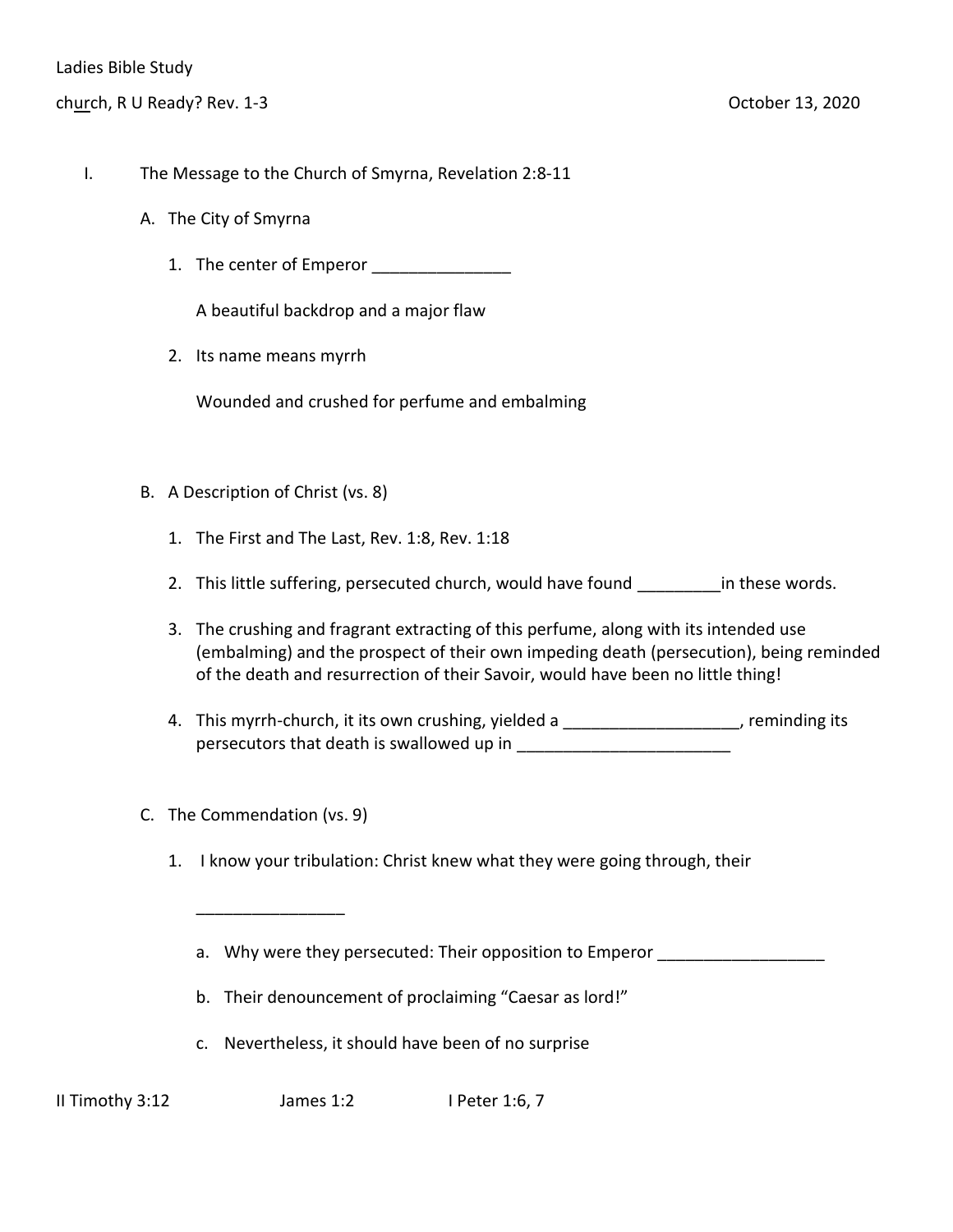- 2. I know your poverty
	- a. They were destitute: they had \_\_\_\_\_\_\_\_\_\_\_\_\_\_\_\_
	- b. But they were rich: in

II Corinthians 8:9 Ephesians 3:8

- 3. I know the slander
	- a. The Pretenders said they were Jews and
		- i. Why? Jews were exempt from having to bow to Caesar, so maybe they pretended so they would not have to bow but that did not stop them from tattling

Or

ii. They were not Jews because they did not "Praise" God

Romans 2:28, 29

- 4. Christ empathized, Christ Knew!
- Isaiah 53:7 Mark 14:60-65 I Peter 2:21-24
	- D. The Exhortation (vs.10)
		- 1. Do not fear
			- a. More suffering to come
			- b. Imprisonment
			- c. Testing
			- d. More tribulation: From Satan and for a \_\_\_\_\_\_\_\_\_\_\_\_\_\_\_\_\_\_
		- 2. Be faithful
			- a. meaning: to be\_\_\_\_\_\_\_\_\_\_\_\_\_, I Peter 1:15
			- $b.$  Look to  $\_\_\_\_\_\_\_\_\_\_\_\_\_$
			- c. Relay on Him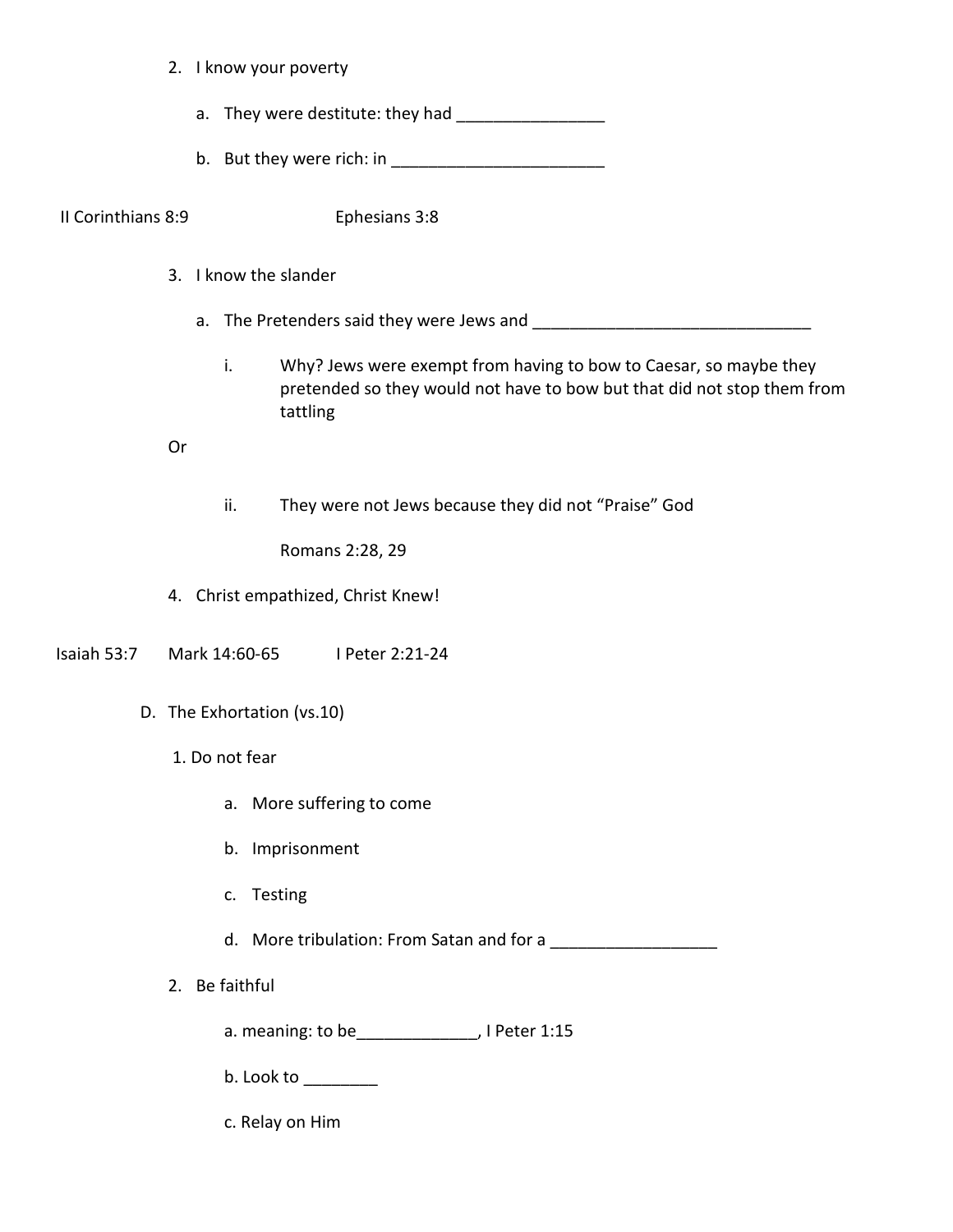d. Be d. b suffer, I Peter 4:12

3. The promise

James 1:12, The Crown of life: it is in the future and it is now!

## E. The Salutation

- 1. Listen and \_\_\_\_\_\_\_\_\_\_\_\_\_\_, and you will be an overcomer
- 2. Will not face the second death or \_\_\_\_\_\_\_\_\_\_\_\_\_\_\_\_\_\_\_ separation from God

## **A Bit of History**

Christ comforted this church,

Persecution strengthened this church,

No condemnation was brought to this church,

This poor, little, rich church, was crushed and full of sweet aroma and came out as victorious overcomers!

## *Application:*

- **R U** enduring persecution? (R U willing, to?)
- **R U** comforted that Christ is the first and the last?
- **R U** afraid of the coming days?
- **R U** a sweet smelling aroma in a stinky world?
- **R U** ready for His return? R U living with eternity in mind?